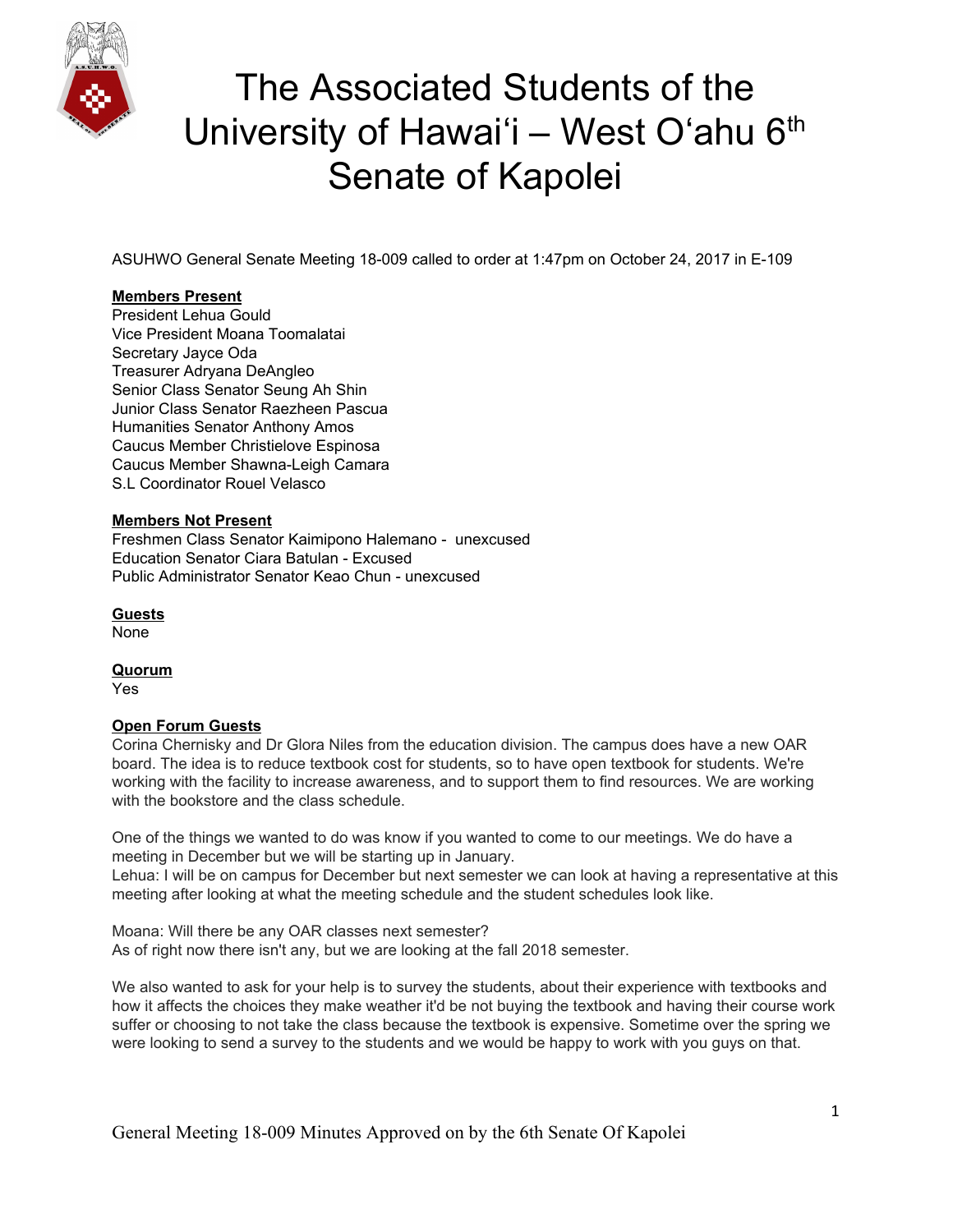

### **Reading of Agenda**

**Motion: to approve the minutes for General Meeting 18-007 Motion by: Moana Tooma Seconded by: Vote: Unanimous**

**Motion: to approve the minutes for General Meeting 18-008 Motion by: Anthony Amos Seconded by: Vote: Unanimous**

**Motion: to approve the agenda for General Meeting 18-008 Motion by: Anthony Amos Seconded by: Seung Ah Shin Vote: Unanimous Amendments:**

**Motion: to approve the agenda for General Meeting 18-009 Motion by: Seung Ah Shin Seconded by: Vote: Unanimous Amendments:**

### **Internal Reports**

#### 1. President

In my meeting with Judy we discussed Aloha initiative and was a discussion that traveled throughout the UH System, there are no policies in place to fly higher than the american flag. We also talked about the TEACH Grant and that aid does know of the Grant but that UHWO does not qualify for the grant. Also Shawans initiative, the parking pass will be in place until the parking lot is extended, if we are looking to have graduation off campus it is booked but we are looking for creativity and looking to families to carpool as the pass is just on the amount of cars we have.

Also about UWHO ask of the legislative, Judy said she would get back to me on what the initial ask will be.

The student who was doing her student teaching at school, her mentor teacher was not working with her so the mentor teacher and the professor were writing a memo as to why she should withdraw but her side of the story was different and the student was asking for help on that and I will bring it up with Judy.

2. Vice President

It has been a very long semester, so I want to thank you for all of your work on your initiatives. If you have not finished your initiative don't worry we can continue working on it next semester. Since the semester is ending we will need to do a peer review and complete stipend

General Meeting 18-009 Minutes Approved on by the 6th Senate Of Kapolei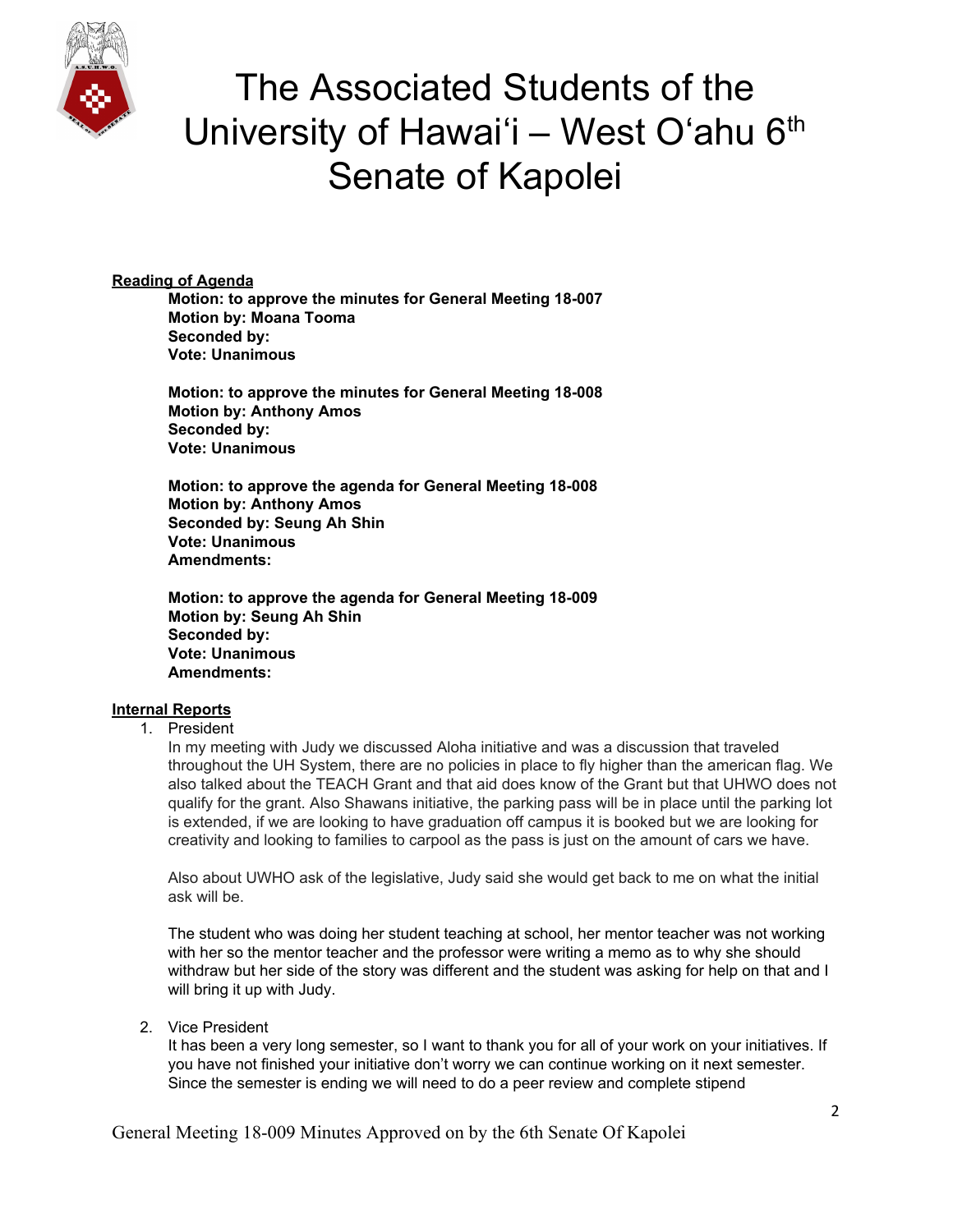

disbursement. We will be taking a peer review survey today as stated in the agenda. Everyone will be able to submit their own feedback of themselves as well as the rest of the senate.

### 3. Secretary

I have just been working on the minutes.

4. Treasurer

So haven't been up to much. I am still waiting on majority of you to fill out your stipend paperwork. Please do that by tomorrow afternoon otherwise it'll be up to you to get the paperwork to kelly. We have \$41,331 in the budget right now but will most likely be ordering a new printer. Too many issues and I called IT but they were unable to fix the issue. Also I am switching schools so this will be my last semester here at UHWO. I have been actively looking for someone to fill my position but so far, no luck.

- 5. Advisors
	- a. Student Life Coordinator

Adryana will be leaving us next semester but behalf on the senate thank for your

services.

Thank you to Moana to getting people to do there initiatives, I have gone and

commented.

If Jayce could update the website.

- 6. Standing Committee Reports
	- a. Budget and Finance
		- \$41,331.25 left in the account
	- b. Activities

We do have night owl nook this week, yesterday was kind of slow. We did go to the library to inform the students there that night owl nook was going on. There was a total of 27 students that night

SAFB did give out \$1 copy cards and PUEO leadership did come to help staff as well.

- c. Legislative No new report.
- 7. Ad Hoc Committees
- 8. Senators Report
	- a. Senior Class Senator

Rouel guided the Office of International Relations and Programs that they need VCAA's support and Dr. Moniz's approval, then they can request for a microsite which will have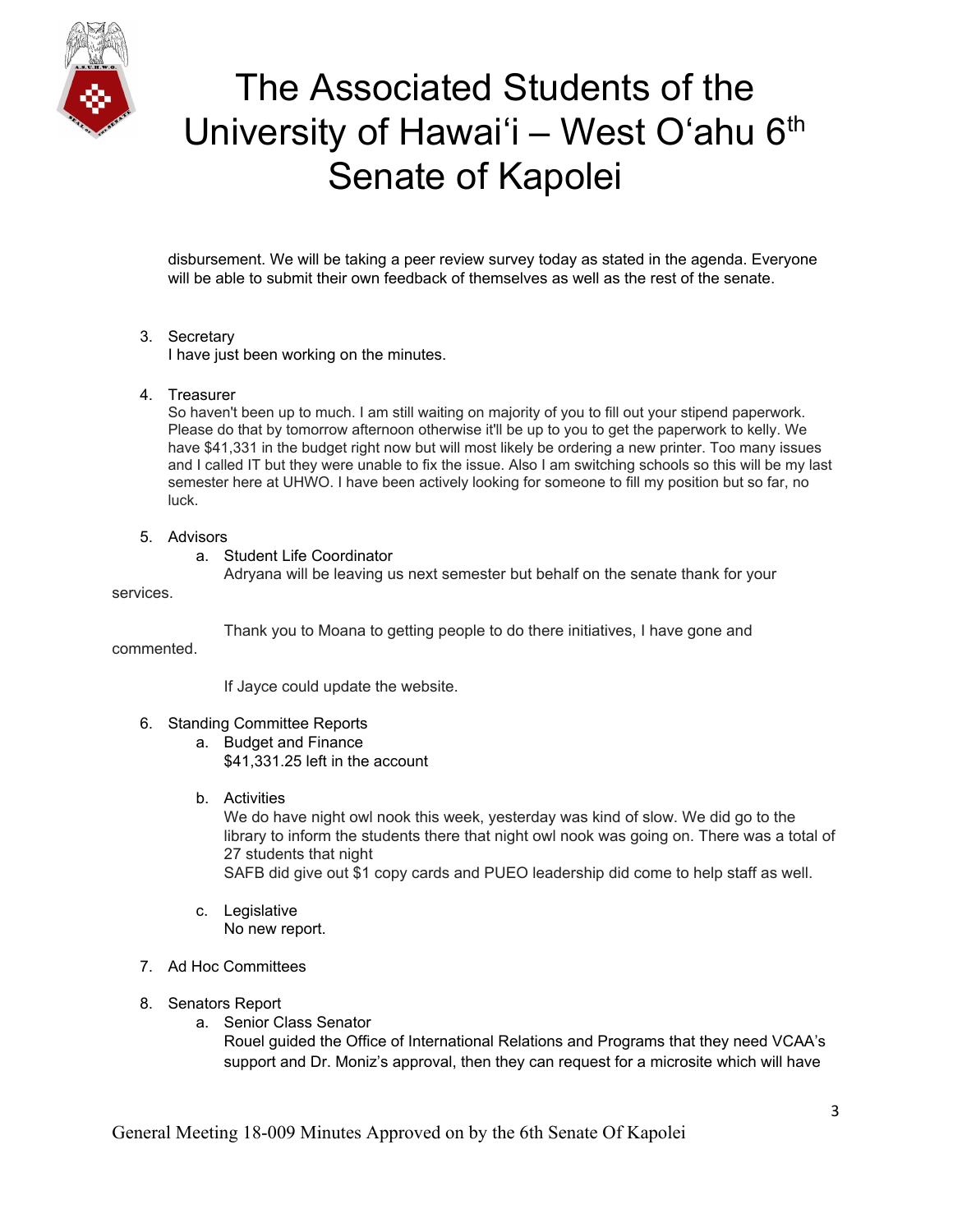

more detail information related to international programs from the Communications Office. I'm just waiting on their followups.

- b. Junior Class Senator Recived the comments from Rouel and Lehua and hoepfully I can contact the suggested people for my initiative.
- c. Freshman Class Senator
- d. Business Administration Division
- e. Public Administration Division Senator
- f. Humanities Division

Meet with Rouel last week, and I decided to meet with my constituents, and I will go through the job fair depending on how my constituents feel about it. I have spoken to the campus fair committee and they agreed to help me, and spoken to a friend that works at the courthouse in town and he is going to ask his friends to come down and I have some possible internships that I will share at the fair.

g. Education Division Senator

I'll be meeting with some of my peers after class this Wednesday because most of them do not really answer their emails so I'd rather approach them in person and make an announcement in class. After that, I can set up an actual date and actually start on a second initiative.

Was not able to make an announcement last class because they left before the class ended and it was too late for me. I'm going to make a google form and it will be detailed enough to help me with my 2nd initiative. I can share an example when it is created.

No replies so far. I think I'm gonna try to meet Judy Oliveira or any of my division directors in person when time permits but I am not sure how to do that if they do not reply to me. I can easily make appointments with my current ed professors though and hopefully, they can bring it up to the higher-ups. I am thinking of maybe meeting with Dr. Kathy Ikeda or Dr. Gloria Niles but I will still have to set a date and ask them about it. I will update in my initiative paper in the team drive.

Rather than meeting with them, I will be creating a resolution (as shared below). Dr. Mary Heller also replied before Thanksgiving and said that she will be talking to Dr. Judy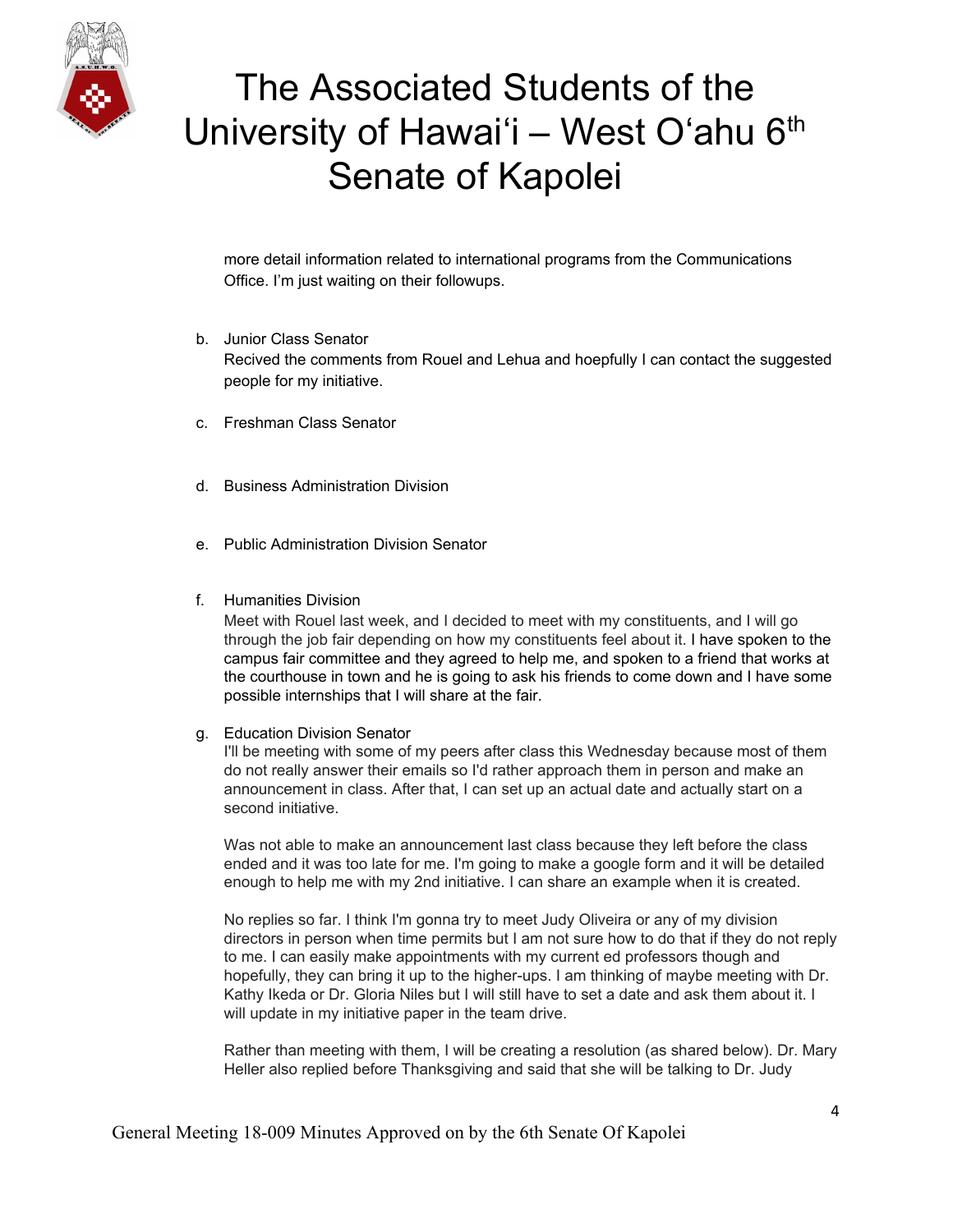

Oliveira and will update me if she learns anything about the initiative since it was notified.

### 9. Caucus Ambassador

Before the meeting the student region seat approached aloha that I may be approached by another region about getting a student fee. It's the athletic fee for UH Manoa they were trying to impose on KCC it is a \$50 fee. However, this region did not approach me about this.

There is a new board secretary and the big concern in tuition increases. They did talk about increasing tuition last July. The are looking into public private partnership and think UHWO should look into that. There are four open seats on the BOR.

We are no longer holding the caucus meeting in February it will be on December 17 from 9am-2pm, it will be a working meeting. You can email me any concerns and I can bring it up during this meeting.

- 10. Campus Committee Report
	- a. Health,Transportation and Technology (HTT)Committee No new report, meeting will be on December 8. To reiterate and to share with the new members, in this meeting the library was asking for funding for a new scanner. I will look for the document on it and reshare it with everyone and will be going to the library asking our questions and/or bringing it up during our next meeting.
	- b. Senior Staff Committee No new report.
	- c. Faculty Senate Committee Next meeting will be this Friday.
	- d. Campus Compliance Committee

Planning a new fair, happening tomorrow, I am unsure of the amount of advertising they have done, but it is going to be for world AIDS day and substance abuse awareness. They have planned for 1 billion rising which the need dancers for and walk a mile in her shoes, they did ask if we wanted to have some representation to help bring in some students. There are no set dates for these events.

- e. LRDP
	- i. IAELF Master Strategic Work Group No new report, next meeting will be on December 5. This is going to be large meeting with all four groups coming together.
	- ii. Land/Facilities Work Group No new report. I will be attending the meeting on 12/5.
	- iii. Long Range Academic Work Group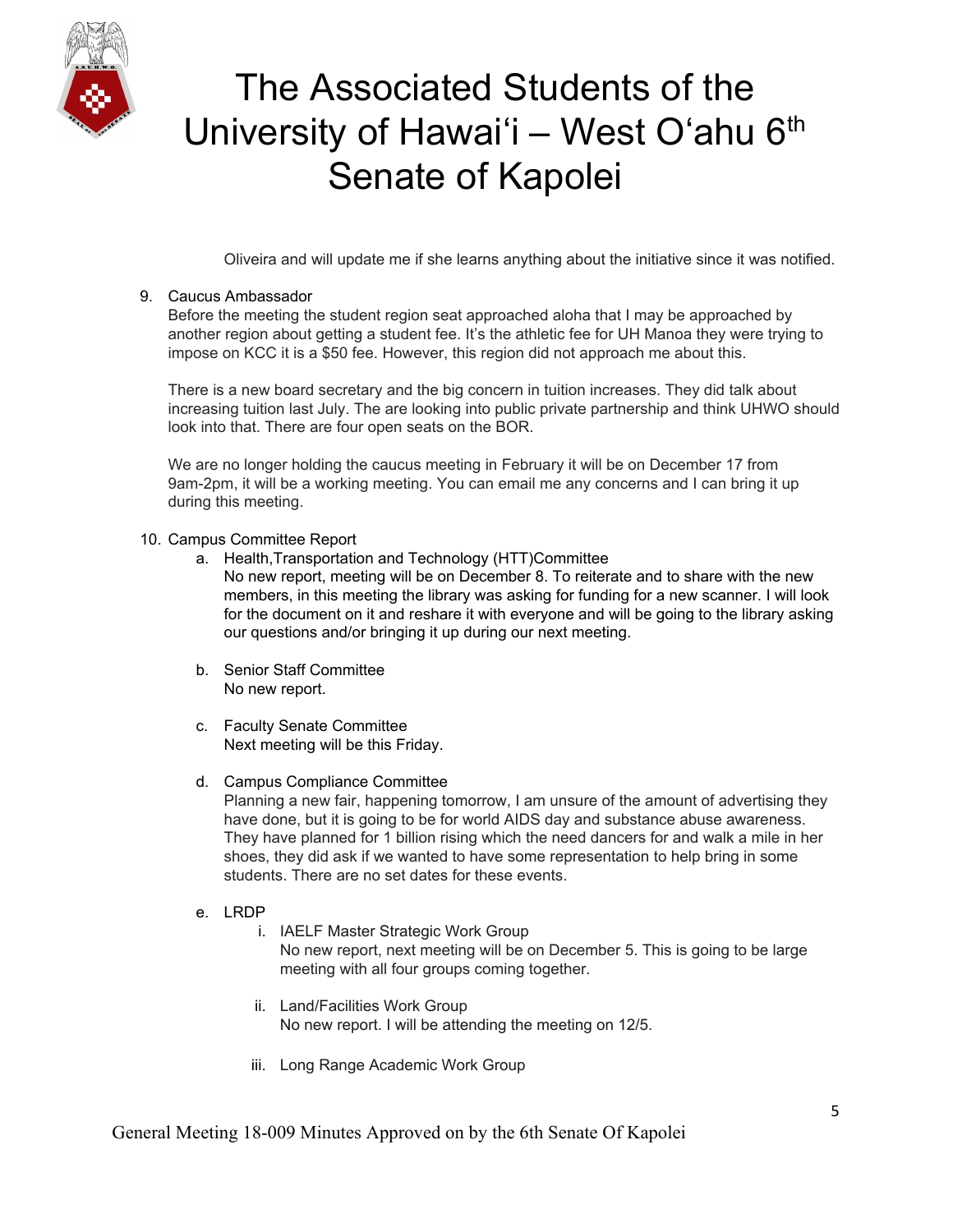

No new report.

- iv. Enrollment Management Work Group No new report.
- f. UHWO Art Committee I have not been contacted since the last meeting, so I am unsure if they had another meeting.

#### **Unfinished Business**

- 1. Pueo Award Nominees We did vote per-email, Ciara will be receiving the distinguished service award and Judy Alavera will be receiving the appreciation award.
- 2. Town Hall No new discussion.

#### **New Business**

- 1. Legislative Process Training Debrief Thank you to everyone who came, I hope everyone learned a lot. That information will come in handy. I will send out the notes today from that.
- 2. Night Owl Nook No further discussion.
- 3. Peer Review Forms for Stipends In everyone's agenda there should be a link for the Peer Review Forms and after the meeting please do this.
- 4. Next Semester Senate Training This training will be on January 3 and 4 starting 8am.

The next General meeting will be on December 11 from 9:00am-11:00am.

#### **Announcements and Open Forum**

**Meeting Adjournment at 3:15pm Motioned by: Jayce Oda Seconded by: Seung Ah Shin**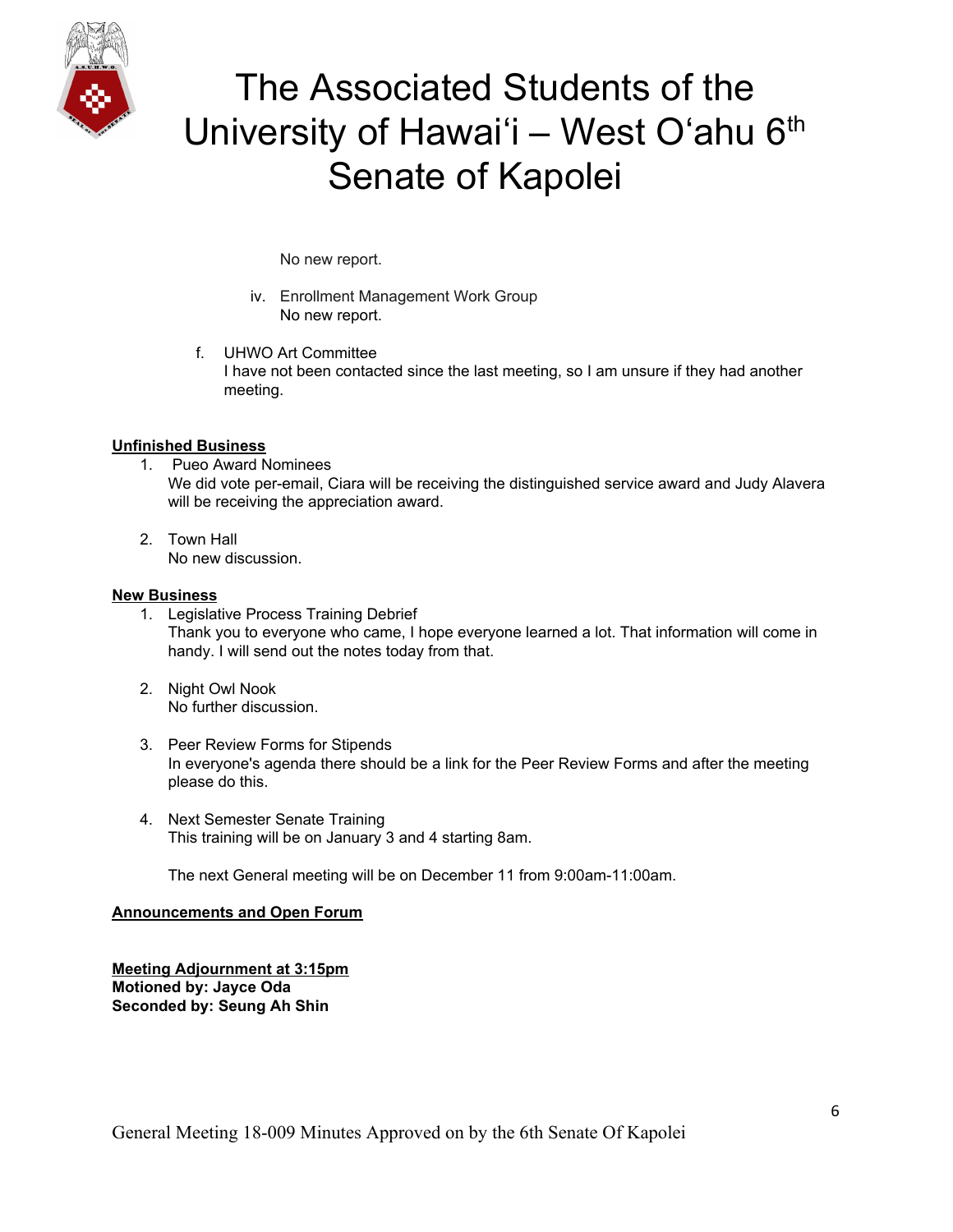

### **Voting Record**

| Voting Record for General Meeting 18-007,<br>Approval of Agenda and Minutes: To Approve<br>Minutes for GM 18-006 |         |     |         |                  |  |  |
|------------------------------------------------------------------------------------------------------------------|---------|-----|---------|------------------|--|--|
| Name                                                                                                             | Ye<br>а | Nay | Abstain | Vote By<br>Proxy |  |  |
| Moana<br>Toomalatai                                                                                              | х       |     |         | N/A              |  |  |
| Jayce Oda                                                                                                        | X       |     |         | Yes              |  |  |
| Adryana<br>DeAngelo                                                                                              | x       |     |         | N/A              |  |  |
| Seung Ah<br>Shin                                                                                                 | x       |     |         | N/A              |  |  |
| Raezheen<br>Pascua                                                                                               | X       |     |         | N/A              |  |  |
| April<br>Alaimalo                                                                                                | x       |     |         | N/A              |  |  |
| Anthony<br>Amos                                                                                                  | X       |     |         | N/A              |  |  |
| Ciara<br>Batulan                                                                                                 | X       |     |         | Yes              |  |  |

| Voting Record for General Meeting 18-007,<br>Approval of Agenda and Minutes: To Approve<br>Agenda for GM 18-007 |         |     |         |                  |  |  |
|-----------------------------------------------------------------------------------------------------------------|---------|-----|---------|------------------|--|--|
| Name                                                                                                            | Ye<br>а | Nav | Abstain | Vote By<br>Proxy |  |  |
| Moana<br>Toomalatai                                                                                             | X       |     |         | N/a              |  |  |
| Jayce Oda                                                                                                       | X       |     |         | Yes              |  |  |
| Adryana<br>DeAngelo                                                                                             | X       |     |         | N/A              |  |  |
| Seung Ah<br>Shin                                                                                                | X       |     |         | N/A              |  |  |
| Raezheen<br>Pascua                                                                                              | X       |     |         | N/A              |  |  |
| April<br>Alaimalo                                                                                               | X       |     |         | N/A              |  |  |
| Anthony<br>Amos                                                                                                 | X       |     |         | N/A              |  |  |
| Ciara<br>Batulan                                                                                                | X       |     |         | Yes              |  |  |